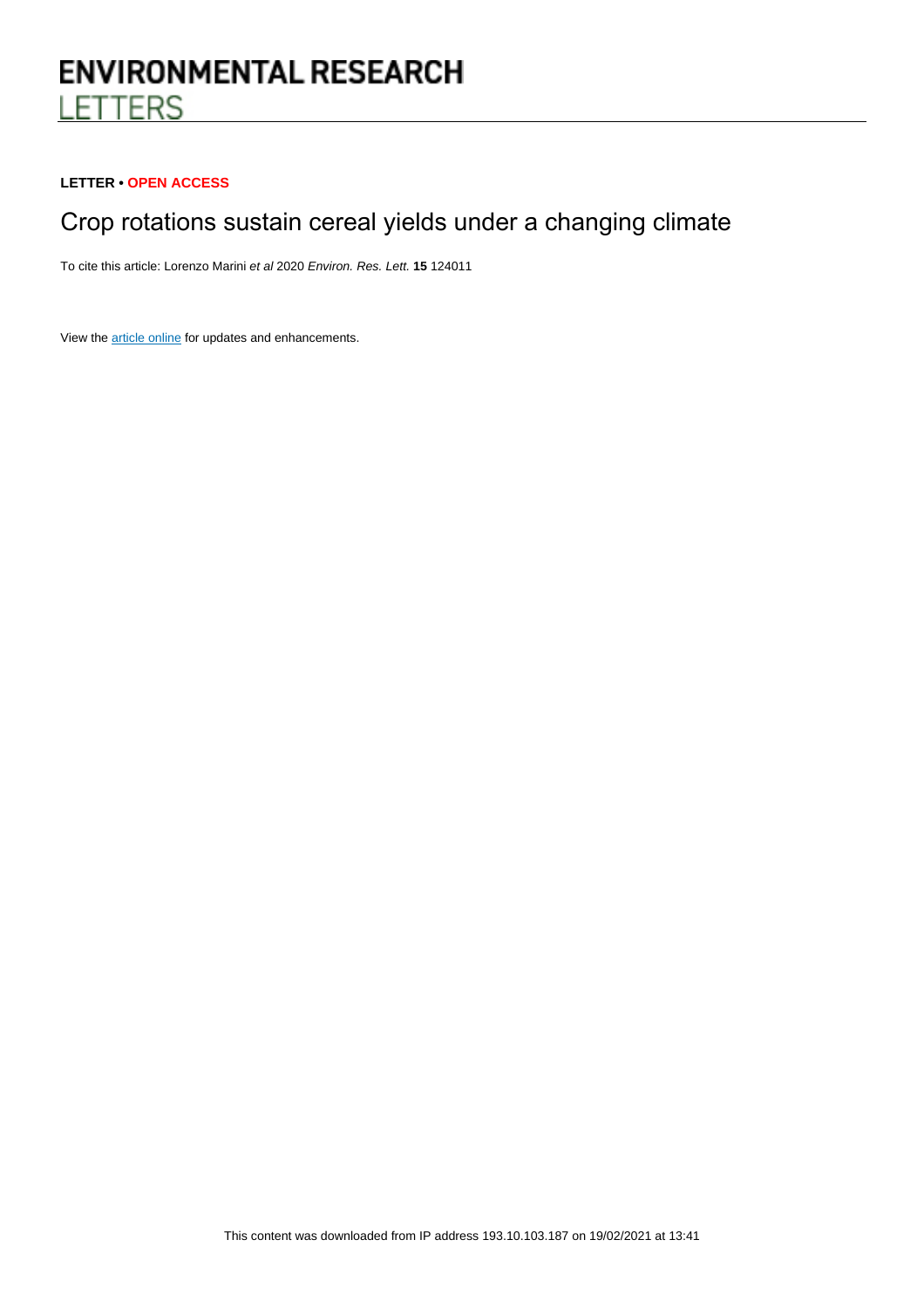## Environmental Research Letters

## CrossMark

**OPEN ACCESS**

**RECEIVED** 10 July 2020

**REVISED**

20 October 2020

**ACCEPTED FOR PUBLICATION** 30 October 2020

**PUBLISHED** 23 November 2020

Original content from this work may be used under the terms of the [Creative Commons](https://creativecommons.org/licenses/by/4.0/) [Attribution 4.0 licence](https://creativecommons.org/licenses/by/4.0/)

Any further distribution of this work must maintain attribution to the author(s) and the title of the work, journal citation and DOI.



Crop rotations sustain cereal yields under a changing climate

**Lorenzo Marini**[1](#page-1-0)**, Audrey St-Martin**[2](#page-1-1)**, Giulia Vico**[3](#page-1-2)**, Guido Baldoni**[4](#page-1-3) **, Antonio Berti**[1](#page-1-0) **, Andrzej Blecharczyk**[5](#page-1-4) **, Irena Malecka-Jankowiak**[5](#page-1-4) **, Francesco Morari**[1](#page-1-0) **, Zuzanna Sawinska**[5](#page-1-4)

#### **and Riccardo Bommarco**[2](#page-1-1)

- <span id="page-1-0"></span><sup>1</sup> University of Padova, Department of Agronomy, Food, Natural resources, Animals and Environment, Viale dell'Universit`a 16, 35020 Padova, Italy  $\overline{2}$
- <span id="page-1-1"></span>Swedish University of Agricultural Sciences, Department of Ecology, Ulls väg 16, SE-750 07 Uppsala, Sweden
- 3 Swedish University of Agricultural Sciences, Department of Crop Production Ecology, Ulls väg 16, SE-750 07 Uppsala, Sweden
- <span id="page-1-2"></span><sup>4</sup> University of Bologna, Department of Agricultural and Food Sciences, Viale Fanin 44, 40127 Bologna, Italy
	- Poznań University of Life Sciences, Department of Agronomy, Dojazd 11, 60-632 Poznań, Poland

#### **E-mail: [lorenzo.marini@unipd.it](mailto:lorenzo.marini@unipd.it)**

**Keywords:** barley, break crops, diversification, drought, temperature warming, wheat Supplementary material for this article is available [online](http://doi.org.10.1088/1748-9326/abc651)

## **Abstract**

<span id="page-1-4"></span><span id="page-1-3"></span>5

**LETTER**

Agriculture is facing the complex challenge of satisfying increasing food demands, despite the current and projected negative impacts of climate change on yields. Increasing crop diversity at a national scale has been suggested as an adaptive measure to better cope with negative climate impacts such as increasing temperatures and drought, but there is little evidence to support this hypothesis at the field scale. Using seven long-term experiments across a wide latitudinal gradient in Europe, we showed that growing multiple crop species in a rotation always provided higher yields for both winter and spring cereals (average +860 and +390 kg ha*−*<sup>1</sup> per year, respectively) compared with a continuous monoculture. In particular, yield gains in diverse rotations were higher in years with high temperatures and scant precipitations, i.e. conditions expected to become more frequent in the future, rendering up to c. 1000 kg ha*−*<sup>1</sup> per year compared to monocultures. Winter cereals yielded more in diverse rotations immediately after initiation of the experiment and kept this advantage constant over time. For spring cereals, the yield gain increased over time since diversification adoption, arriving to a yearly surplus of c. 500 kg ha*−*<sup>1</sup> after 50–60 years with still no sign of plateauing. Diversified rotations emerge as a promising way to adapt temperate cropping systems and contribute to food security under a changing climate. However, novel policies need to be implemented and investments made to give means and opportunities for farmers to adopt diversified crop rotations.

## **1. Introduction**

Global demand for food is predicted to increase by 50%–70% in the coming 40 years (Jaggard *et al* [2010,](#page-8-0) United Nations [2019\)](#page-9-0). Global trend analyses show that, although yields continue to increase in many regions, across c. one third of the growing areas of major staple crops yields either never improved, stagnated or even collapsed (Ray *et al* [2012](#page-9-1)). There are multiple causes for these trends, notably climate change (Lobell *et al* [2011](#page-9-2), Asseng *et al* [2017,](#page-8-1) Gammans *et al* [2017\)](#page-8-2), depletion of soil fertility and salinization, soil erosion, pest and disease build-up (Timsina and Connor [2001](#page-9-3)), and geopolitics (Cottrell *et al* [2019](#page-8-3)). In the last decades, cereal yields appeared and precipitation deficits (Brisson *et al* [2010,](#page-8-4) Asseng *et al* [2015](#page-8-5), [2017,](#page-8-1) Moore and Lobell [2015](#page-9-4), Zhao *et al* [2017](#page-9-5)) and, without rapid adaptation, further yield losses are expected in both temperate and tropical regions (Godfray *et al* [2010](#page-8-6), Ortiz-Bobea *et al* [2019\)](#page-9-6). Hence, climate adapted cropping practices need to be developed to support crop yield under climate change (Rasmussen *et al* [2018](#page-9-7)). Besides relatively straightforward improvements of current cropping systems, such as changing planting dates or switching to better adapted varieties (Deryng *et al* [2011](#page-8-7), Himanen *et al* [2013](#page-8-8)), effective adaptation would require more costly measures including crop breeding, expansion of irrigation, and more radically transformed

to be especially sensitive to temperature warming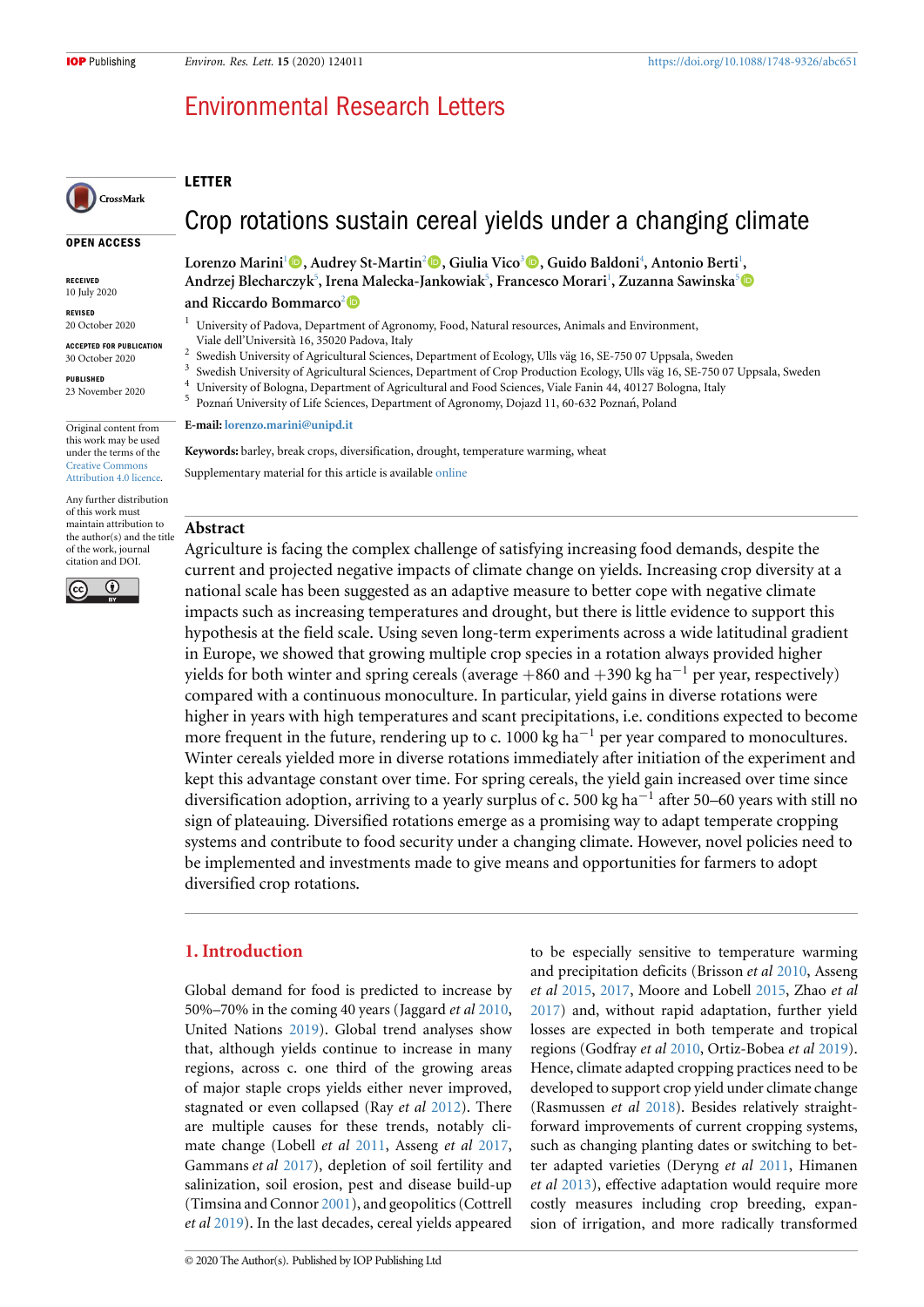cropping systems (Lobell*et al* [2008](#page-9-8), Gaudin *et al* [2015,](#page-8-9) Ortiz-Bobea *et al* [2018](#page-9-9), Bowles *et al* [2020](#page-8-10)).

Crop diversification has been suggested as a general strategy to sustain yields and reduce risk of yield losses from adverse conditions through improved soil fertility, enhanced beneficial soil biota and reduced accumulation of weeds, pests and diseases (Snapp *et al* [2010](#page-9-10), Bennett *et al* [2012](#page-8-11), Mcdaniel *et al* [2014](#page-9-11), Tiemann *et al* [2015](#page-9-12), Angus *et al* [2015\)](#page-8-12). However, the current trend in most cropping systems worldwide, and particularly in intensive conventional crop production, is to grow cereals in increasingly short rotations, and even in continuous monoculture (Bennett *et al* [2012,](#page-8-11) Seymour *et al* [2012,](#page-9-13) Plourde *et al* [2013,](#page-9-14) Wang and Ortiz-Bobea [2019](#page-9-15)). From national to regional spatial scales, growing a greater diversity of crops increases the temporal stability of the total regional harvest of all crops combined, with crop complementarity buffering climate variability (Renard and Tilman [2019\)](#page-9-16). However, changes in cropping practices at the management unit level will be a key component in adapting agriculture to climate change (Howden *et al* [2007](#page-8-13), Snapp *et al* [2010](#page-9-10), Gaudin *et al* [2015\)](#page-8-9). To this end, it remains unclear whether alternating different crops in the same field, i.e. a diverse rotation, can buffer cereal yields against climate change. The only substantial evidence to date is from maize and soybean, where increased rotational diversity of crop species at the field scale improved yields over time and growing conditions (Gaudin *et al* [2015](#page-8-9), Bowles *et al* [2020](#page-8-10)). Using data from seven longterm experiments spanning a wide latitudinal gradient across Europe, we investigate whether diverse rotations support yields of small grain cereals compared to monocultures, and whether diverse rotations vs. monocultures modify yield response to variable weather conditions.

## **2. Methods**

### **2.1. Long-term experiments**

We quantified the yield benefit of the long-term adoption of a diverse rotation vs. a cereal monoculture and tested if a diverse rotation reduced yield sensitivity to temperature warming, precipitation deficits, and their joint effects. We tested these hypotheses for spring (barley and wheat) and winter cereals (oat, wheat and rye), grown under conventional management with optimal applications of mineral fertilizers. For this, we gathered data from spring and winter cereals grown in seven, long-term rainfed experiments along a wide latitudinal gradient across Europe, including 291 site-years (figure [1\)](#page-3-0). Each experiment had a sampling design with a crop rotation treatment comparing a cereal monoculture to the same cereal species and variety grown in a diverse crop rotation with a minimum of four and a maximum of six crop species (table [1\)](#page-3-1). All experiments were designed such that

the focal cereal crop could be sampled from both the diverse rotation treatment and the monoculture every year. For the focal cereal under monoculture, the plots remained the same during the whole duration of the experiment, while under rotation the focal cereal returned on the same plot after one full cycle (4–6 years depending on the rotation). We only considered yield observations from treatment receiving the locally recommended NPK mineral fertilizer rate (table S1 (available online at [https://stacks.iop.org/ERL/15/124011/mmedia\)](https://stacks.iop.org/ERL/15/124011/mmedia)). Sites differed widely in climate, ranging from subarctic to humid subtropical, and in other major environmental factors, such as soil features (tables S1–S2). Within each site, weeds, pests and diseases were controlled equally across treatments according to local recommendations. Cereals were harvested at physiological maturity with a combined harvester. Fresh weight was measured and dry matter determined. Plot yield was recalculated on a dry matter basis and the harvested area was used to determine annual yield per unit area (kg ha*−*<sup>1</sup> ).

### **2.2. Crop phenology**

We limited our exploration of climate effects on crop yield to weather conditions occurring during the entire growing season from spring to maturity, and the early (spring growth to flowering) and late (flowering to maturity) parts of this period. To this end, we identified these three phenological periods for each crop in each experimental site. With the exception of winter rye in Brody (see below), no precise information was available on the timing of the active growing season and flowering, aside from generic information on the typical beginning and ending of the growing season in the region. We determined the sowing date for spring cereals, and the beginning of the active growing season for winter cereals, flowering date and maturity date for each site, crop and year as described below. The resulting dates (table S3) were remarkably stable over the years, with the exception of the sowing date. Because we had no information on how sowing time in each experiment was changed according to the specific conditions in a year, we averaged over the duration of each experiment and use the mean values as boundaries for the growing season and time of flowering.

We employed a phenological model that was calibrated and validated across a wide latitudinal and climatic gradient in Europe for winter wheat, spring wheat, oats, and maize (Olesen *et al* [2012](#page-9-17)). The model was applied to our sites with the parameterization reported in the original study. The same phenological model was used also for spring barley, assuming a photoperiod dependence until flowering but not after that, similarly to wheat and oats. Lacking extensive data on barley phenology extending over the latitudinal range considered here, the seven model parameters were defined as follows. The base temperature was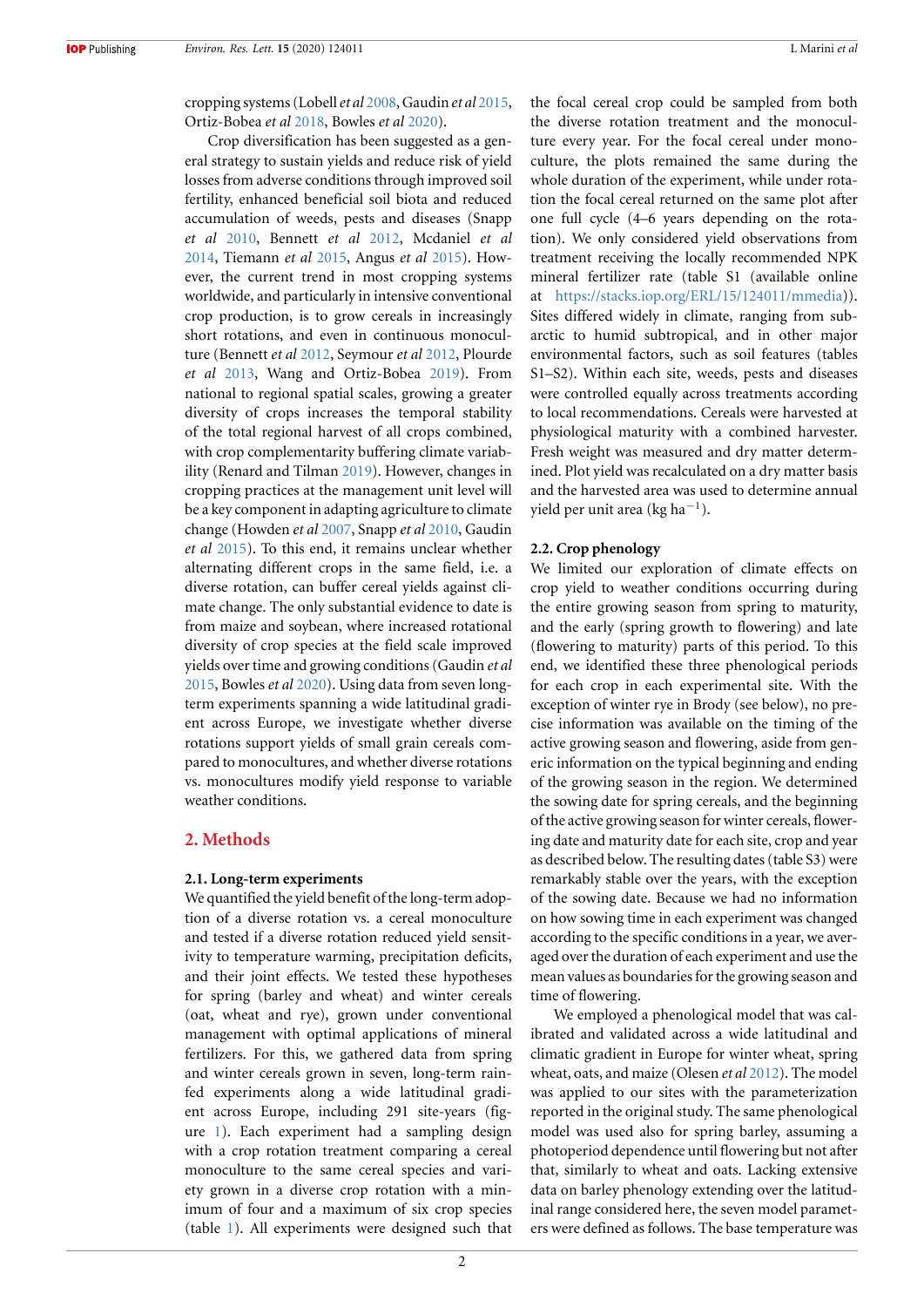**Table 1.** Duration, reference crop in monoculture, average yield over the study period, and crops included in the rotation.

<span id="page-3-1"></span>

| <b>Site</b>  | Study period | Crop in<br>monoculture      | Average yield (kg<br>$ha^{-1}$ per year) | Crops in the rotation                                                         |
|--------------|--------------|-----------------------------|------------------------------------------|-------------------------------------------------------------------------------|
| Öjebyn       | 1967-2009    | Barley                      | 2907                                     | Barley—Ley—Ley—Pea/oat—<br>Potato-Ryegrass                                    |
| Röbäcksdalen | 1966-2009    | Barley                      | 3034                                     | Barley—Ley—Ley—Pea/oat—<br>Potato-Ryegrass                                    |
| Ås           | 1966-2009    | Barley                      | 3348                                     | Barley-Ley-Ley-Pea/oat-<br>Potato-Ryegrass                                    |
| Säby         | 1974-2011    | Barley Oat                  | 3952 3772                                | Fallow-Oilseed rape-<br>Winter wheat-Oat-Barley-<br>Spring wheat              |
|              |              | Spring wheat                | 3827                                     |                                                                               |
| Brody        | 1958-2013    | <b>Barley Winter</b><br>rye | 3289 4053                                | Potato—Barley—Winter<br>triticale-Alfalfa-Alfalfa-<br>Winter wheat—Winter rye |
| Padova       | 1989-2009    | Winter wheat                | 4738                                     | Maize—Sugar beet—Maize—<br>Winter wheat-Alfalfa-<br>Alfalfa                   |
| Bologna      | 1967-2011    | Winter wheat                | 4907                                     | Maize—Winter wheat—Maize—<br>Winter wheat-Alfalfa-<br>Alfalfa—Alfalfa         |

<span id="page-3-0"></span>

set at 0 *◦*C (Juskiw *et al* [2001](#page-8-14), Alqudah and Schnurbusch [2014](#page-8-15)). While it has been suggested that barley has even lower base temperature and that such temperature depends on the developmental stage and variety (Saarikko and Carter [1996](#page-9-18)), such choice allowed us to exploit literature data for the parameterization of the photothermal unit thresholds for flowering and maturity. The dependence on latitude of the threshold temperature for sowing was assumed to match that of spring wheat (Olesen *et al* [2012\)](#page-9-17); we note that sowing date is only marginally affected by these parameters for our sites. Finally, the dependence of photothermal unit thresholds on local long-term average temperature was determined based on data relative to 32 *Hordeum vulgare* L. accessions of different provenances, grown in soils in Gatersleben, Germany for one year (Alqudah and Schnurbusch [2014](#page-8-15)), and for 5 cultivars, grown in three locations in Alberta, Canada (Juskiw *et al* [2001\)](#page-8-14). While the latitudes of these sites are comparable (~52 *◦*N), the climatic conditions are different and extend over almost the entire range of our sites (average annual mean temperature in Gatersleben is 9 *◦*C, comparable to Brody; average annual temperature in the Alberta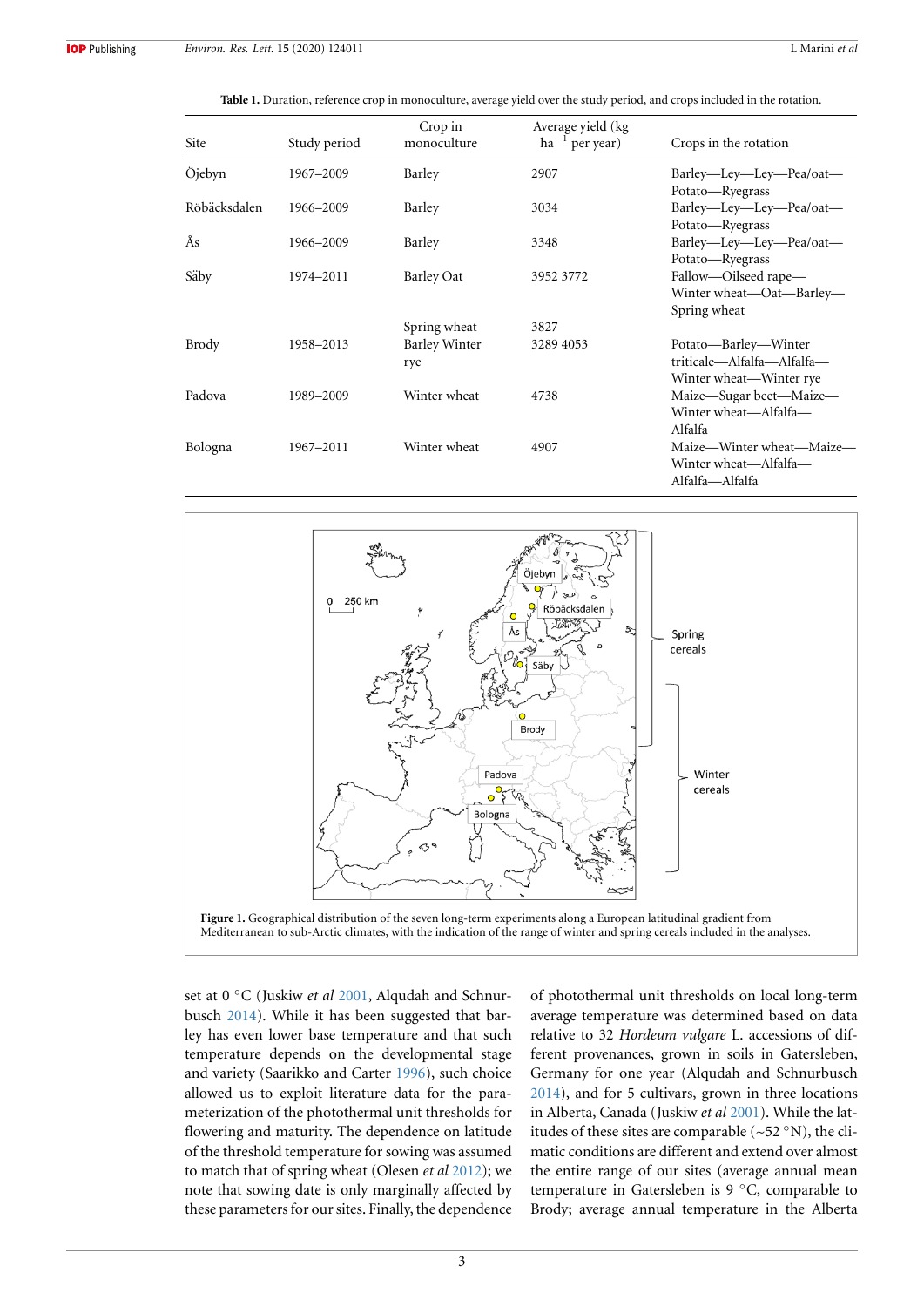sites is ~2 °C, comparable to Röbäcksdalen). Based on the average photothermal thresholds reported by the two studies and the local average temperatures, we determined the following dependencies of the thresholds for flowering (subscript fl) and maturity (subscript mat) of the long-term average temperature,  $T_m$  (in  $\textdegree C$ ):  $S_{\text{fl}} = 803 + 4.3$   $T_m$  and  $S_{\text{mat}} = S_{\text{fl}} + 647 - 2.1$  *T*<sub>m</sub>. These values are in line with those obtained by a model calibration for Finland (i.e. at latitudes comparable to the Swedish sites) (Rötter *et al* [2011\)](#page-9-19). With this parameterization, the resulting flowering and maturity dates are comparable to those observed in Northern and Central Sweden (Lister *et al* [2009](#page-9-20)), in Finland (Saarikko and Carter [1996](#page-9-18)), but are slightly earlier than average observations for Southern Poland (Szulczewski *et al* [2010](#page-9-21)).

Finally, observations for winter rye in Brody, Poland, were available over the period 1958–2012 (Blecharczyk *et al* [2016\)](#page-8-16). We thus employed the average observed dates of full flowering (50% of anthers mature, BBCH65) and harvest (BBCH89-92) (Lancashire *et al* [1991](#page-9-22)).

#### **2.3. Climate metrics**

For each long-term experiment, basic meteorological data (daily minimum, maximum and average air temperature; daily precipitation totals) were obtained from local meteorological station or nearby stations within the national meteorological service (table S2). For each year and each of the three phenological periods (the whole growing season from spring growth to maturity; and the two subsets of growing season spring growth to flowering, and flowering to maturity), we calculated the following climatic variables: the total recorded precipitation over the period (mm) and the average daily mean temperature over the period (*◦*C). When a single day of data was missing, the temperature for that day was assigned to be the average between the previous and subsequent days, while precipitation was assumed to be 0. To limit the effects of missing data, phenological periods with more than 5% of missing daily data were considered as lacking adequate meteorological information and were excluded from further analyses. We excluded 7 years in Ås and 1 year in Öjebyn and Röbäcksdalen, while all the other time-series were complete.

#### **2.4. Statistical analyses**

We created a categorical variable of crop rotation diversity by selecting yield observations of cereals grown either in monoculture or in diverse rotations. Prior to analyses, grain yields from each experiment were de-trended to account for technological improvements driving yield increases over time, such as changed crop varieties and fertilization practices, as well as other site-specific factors (figure S1). We de-trended the yield time series by pooling the treatments (rotation vs. monoculture) within each site and crop species. Within each site, any long-term effects are shared between the two treatments (rotation vs. monoculture). Hence, the de-trending removed any potential underlying long-term trends not related to the treatment, while preserving the difference in yield between monoculture and rotation. A visual evaluation revealed that each experimental site presented different yield trend patterns, which were often nonlinear (figure S1). We therefore fitted for each site and crop combination a Gaussian GAM model with year as independent variable and observed yield as dependent variable. We fixed the number of knots to five to capture only long-term trends and avoid removing inter-annual variation caused by climatic conditions. After fitting the GAM model, we extracted the yield deviations, i.e. the model residuals which are the differences between the observed and fitted values from GAM model. Yield deviations were used as the response variable in all the analyses. It is important to stress that we did not test for the effect of climate on raw yield, but on how the rotation affected the yield deviation depending on the inter-annual variation in temperature and precipitation.

Due to the inherent differences in crop physiology and development, we ran separate analyses for spring and winter cereals. First, to assess how crop rotation (monoculture vs. diverse rotation) affected yield deviation, we used general linear-mixed effect models (GLMM). All models shared the same random structure with site-crop combination and plot within site-crop as random factors, to account for the spatial and temporal dependence in the experimental design. The first model included time (duration of the experiment) and rotation and their interaction as fixed effects:

Model (1) Yield deviation  $=f(Rotation + Time +$ Rotation  $\times$  Time), random  $= \sim 1$ |Site-crop/plotID

Model (1) tested if yield differed between the two treatments and if this difference varied with time, irrespective of climate.

To assess how crop rotation (monoculture vs. diverse rotation) affected yield response to climatic variation, we fitted the following second GLMM:

Model (2)Yield deviation  $= f$ (Temperature + Precipitation + Precipitation<sup>2</sup> + Temperature  $\times$  Precipitation + Rotation *×* Temperature + Rotation *×* Precipitation + Rotation *×* Temperature  $\times$  Precipitation), random  $= \sim 1$ |Site-crop/plotID

Model (2) explicitly tested the interaction between precipitation and temperature. We included also the quadratic term of precipitation as cereals are expected to be sensitive both to scant and heavy rainfall (Mäkinen *et al* [2018\)](#page-9-23). The interaction between rotation and climate metrics tested whether yield response to climate varied between treatments. To test for potential multi-collinearity between climate metrics, we fitted the model with only the main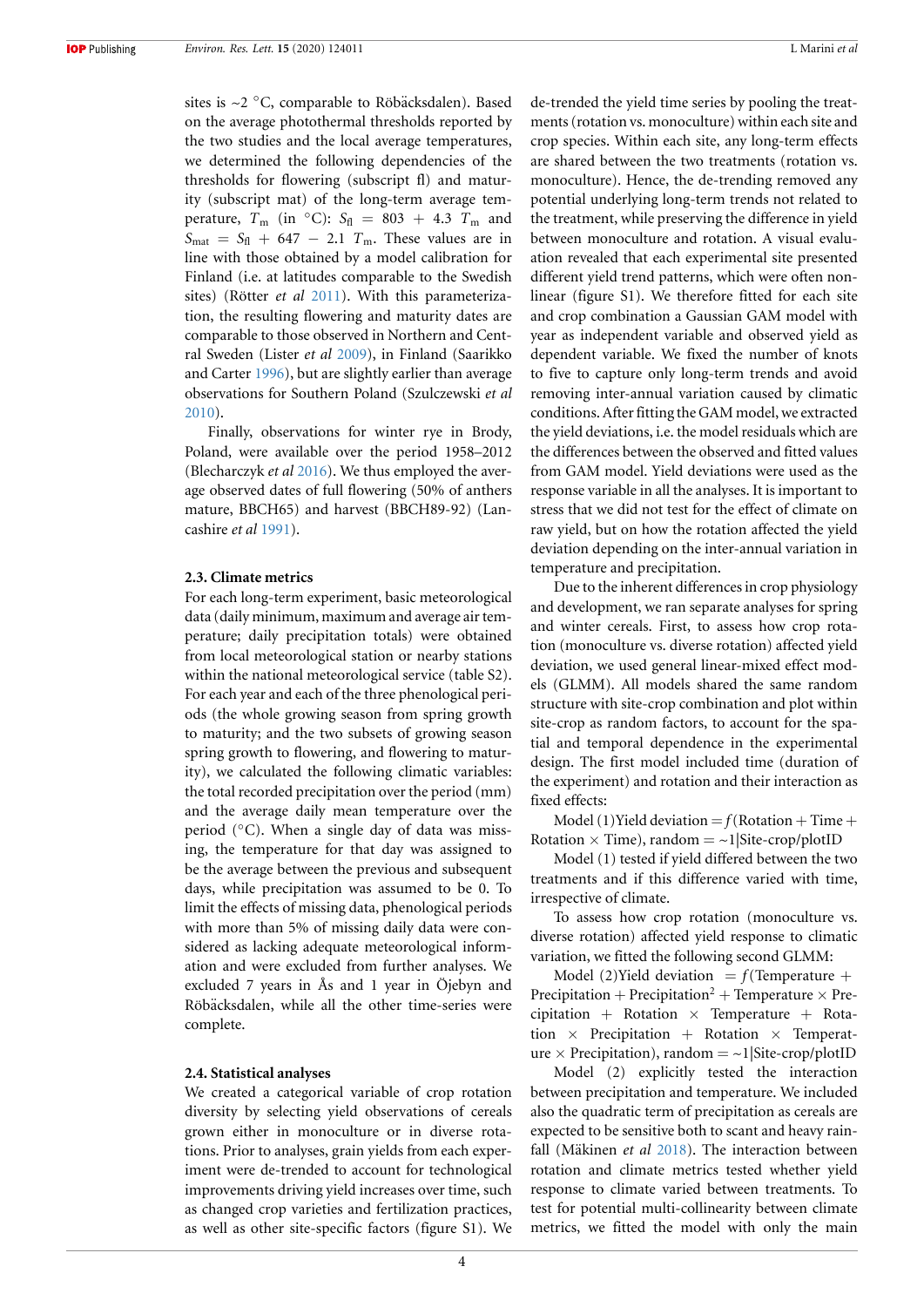effects and extracted the variance inflation factors (vif) for our variables. All the vif values were below 1.2, indicating very low collinearity. Within each site, temperature and precipitation metrics were only weakly related (table S2) and therefore could be included in the same models. Model (2) was fitted using climate metrics calculated over the three distinct phenological periods: the whole growing season (i.e. from spring growth to maturity), from spring growth to flowering, and from flowering to maturity. The three models were fitted using a maximum likelihood method (ML) and compared using Akaike Information Criterion (AIC). The best model selected by AIC was re-fitted using restricted maximum likelihood (REML). We graphically validated the underlying statistical assumptions of GLMMs using residual diagnostic plots. The model residuals presented very little temporal autocorrelation, evaluated using the 'acf' function implemented in R (R Development Core Team [2015\)](#page-9-24). Years when no crops were harvested were included as missing values (<2%). In preliminary analyses, we also included crop species as fixed effect. As the inclusion of crop species did not change the results, we present the model without this variable. All analyses were generated using package 'nlme' (Pinheiro *et al* [2017](#page-9-25)) in R version 3.4.1 (R Development Core Team [2015\)](#page-9-24).

## **3. Results and discussion**

### **3.1. Yield responses to diverse crop rotations**

On average, winter and spring cereals produced more under a diverse rotation than under monoculture, 860 and 390 kg ha*−*<sup>1</sup> per year, respectively. Comparing the long-term effect of rotation with the raw average yield of monoculture (table [2\)](#page-5-0), the benefit of adopting a diverse rotation corresponds to a 20%–25% yield gain. Because our experiments spanned several decades, we tested whether yield gain from adopting a diverse rotation changed over time (table [2\)](#page-5-0). For winter cereals, the yield advantage of a diverse rotation emerged few years after implementation and then remained remarkably constant over time (figure  $2(A)$  $2(A)$ ). For spring cereals, the yield trajectories of the monoculture and rotation diverged distinctly over time (figure  $2(B)$  $2(B)$ ). In the first years of adoption, rotation gained little over monoculture, but then the benefit increased linearly over time, reaching over 500 kg ha*−*<sup>1</sup> per year after 50–60 years, with no sign of plateauing.

The long-term negative effect of continuous monoculture is probably related to the deterioration of soil properties and biotic factors reducing yield, such as accumulation of specialized soil-borne pathogens and altered rhizosphere microbiome (Angus*et al* [2015](#page-8-12), Bakker *et al* [2018](#page-8-17)), and increased weed (Weisberger *et al* [2019](#page-9-26)) and pest pressures (Bennett *et al* [2012](#page-8-11)). A diverse rotation can sustain beneficial soil communities by increasing the quality and chemical <span id="page-5-0"></span>**Table 2.** Results of the linear mixed-effects models testing rotation, duration of the experiment (Time) and their interaction on yield deviation over the whole season for (a) winter and (b) spring cereals. The yield deviation is calculated as the difference between the observed yield and the site-specific long-term trend. The model included site by crop and plot ID as random factors. Main effect of time was not significant due to the de-trending.

| (a) Winter cereals     |        | P        |
|------------------------|--------|----------|
| Rotation               | 117.02 | < 0.0001 |
| Time                   | 0.02   | 0.8788   |
| Rotation $\times$ Time | 1.12   | 0.2896   |
|                        |        |          |
| (b) Spring cereals     | $x^2$  | Р        |
| Rotation               | 36.948 | < 0.0001 |
| Time                   | 0.05   | 0.8208   |

diversity of residues, with positive feedbacks on soil organic matter and fertility (Mcdaniel *et al* [2014](#page-9-11), Tiemann *et al* [2015](#page-9-12)) and ultimately on the quantity of residues. The incremental effect of diversification we found for spring cereals has also been observed from long-term rotation experiments in maize and soybean (Gaudin *et al* [2015,](#page-8-9) Bowles *et al* [2020\)](#page-8-10) and could be a common response for spring sown crops in temperate climates. Grassland diversification experiments also show that plant community species richness is a main explanatory driver for a continuous increase in biomass production over time compared with species poor communities, where nutrient cycling and use efficiency are likely to play substantial role (Tilman *et al* [2012](#page-9-27)). An important difference compared with crop rotation experiments is that the grassland species were grown intermixed and not in a sequence over time. However, information gained from intermixed stands are likely to be valuable also for species grown in sequence since year to year soil legacies emanating from plant-soil feedback appear strong (Heinen *et al* [2020](#page-8-18)).

#### **3.2. Yield responses to climate**

It has been shown in several independent studies that cereal production is vulnerable to temperature warming (Lobell *et al* [2008](#page-9-8), Zhao *et al* [2017,](#page-9-5) Asseng *et al* [2017](#page-8-1)) and temperature and precipitation extremes (Lesk *et al* [2016\)](#page-9-28) and that a rapid development of adaptation measures is needed to counteract these negative trends (Lobell*et al* [2008](#page-9-8), Lin [2011](#page-9-29), Challinor *et al* [2014](#page-8-19)). However, lack of long-term empirical data results in high uncertainties about which measures are most effective, in particular at the management unit scale (Howden *et al* [2007](#page-8-13), Challinor *et al* [2014](#page-8-19)). We found that crop rotation reduced yield losses caused by climatic extremes for both spring and winter cereals, providing large benefits in particular under dry conditions. Both winter and spring cereals responded strongly to precipitation deficits during the whole growing season, while temperature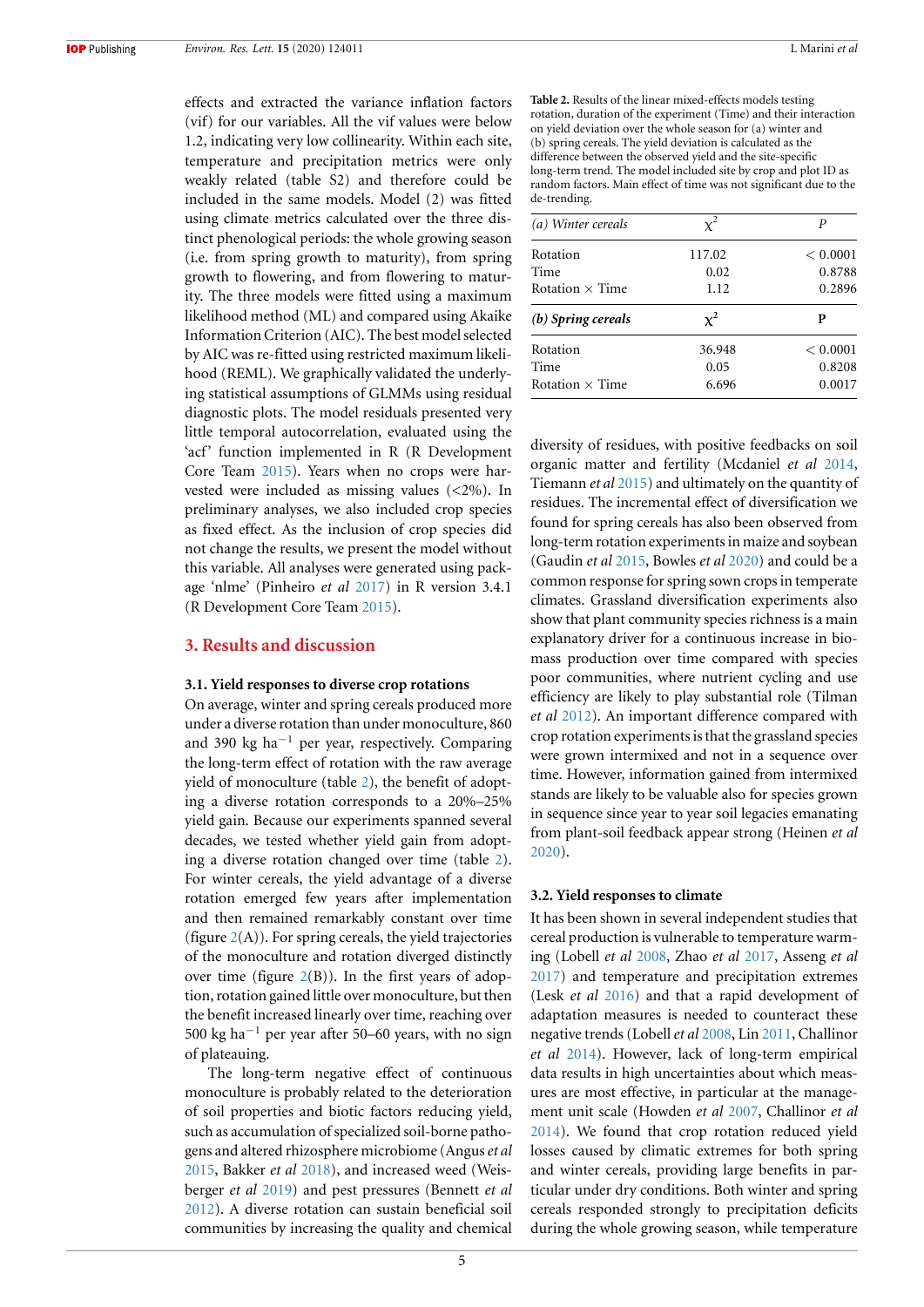<span id="page-6-0"></span>

**Figure 2.** Temporal evolution of annual yield deviations under rotation and monoculture. (A) In winter cereals, there is an immediate and constant yield gain of adopting a diverse rotation compared with monoculture cropping. (B) In spring cereals, the benefit of rotation is small in the first years of adoption, and increases with time. The yield deviation is calculated as the difference between the observed yield and the site-specific long-term trend. The figures are partial residual plots built using the 'effects' package in R. The shaded areas are the 95% intervals of confidence.

was important only for spring cereals (table [3\)](#page-6-1). We also analyzed climate effects separately for the early and late season effects, but found that both winter and spring cereals responded more strongly to the climatic conditions during the entire growing season (table S4). For winter cereals, the diverse rotation reduced crop sensitivity to severe precipitation deficits, and provided c. 1000 kg ha*−*<sup>1</sup> per year higher yield than in monoculture in the driest years (figure  $3(A)$  $3(A)$ ). There was also a pervasive negative effect of increasing temperatures on yield under both monoculture and diverse rotation (figure  $3(B)$  $3(B)$ ). For spring cereals, warming temperatures had a negative effect in dry years and a positive effect in wet years (figure  $3(C)$  $3(C)$ ). A diverse rotation buffered against adverse climatic conditions, in particular in the warmest and driest years in the experiment, when the yield gain of rotation over monoculture reached c. 750 kg ha*−*<sup>1</sup> per year (figure  $3(C)$  $3(C)$ , first panel). These results complement the outcomes from long-term rotation experiments of other major staple crops, which clearly demonstrate how adverse weather conditions potentially leading to water and heat stress are mitigated by diverse rotations across North America (Gaudin *et al* [2015](#page-8-9), Bowles *et al* [2020](#page-8-10)).

The mechanisms underpinning the mitigating effect of crop rotation on yield losses under drought can be through enhanced beneficial soil biota (Tiemann *et al* [2015](#page-9-12)), improved soil structure, organic matter content and water retention capacity (Rawls *et al* [2003](#page-9-30), Gaudin *et al* [2015\)](#page-8-9), and increased availability of residual nutrients (Kirkegaard *et al* [2008](#page-8-20)), while synergistic negative effects on the plants from root diseases and drought are reduced (Seymour *et al* [2012\)](#page-9-13). Even small changes in the amount and composition of soil organic matter can increase soil water retention capacity in diverse rotations,

<span id="page-6-1"></span>**Table 3.** Results of the linear mixed-effect model testing the effects of rotation, climate metrics during growing season (from the start of the spring growth to maturity and their interactions on yield deviation over the whole growing season for (a) winter and (b) spring cereals. The yield deviation is the difference between observed yields and the site-specific long-term trend. The model included site by crop and plot ID as random factors.

| (a) Winter cereals                                        |                | P        |
|-----------------------------------------------------------|----------------|----------|
| Rotation                                                  | 126.61         | < 0.0001 |
| Temperature                                               | 7.93           | 0.0048   |
| Precipitation                                             | 15.13          | 0.0001   |
| <sup>a</sup> Precipitation <sup>2</sup>                   |                |          |
| Rotation $\times$ Temperature                             | 0.09           | 0.7590   |
| Rotation $\times$ Precipitation                           | 4.83           | 0.0279   |
| Temperature $\times$ Precipitation                        | 1.34           | 0.2466   |
| Rotation $\times$ Temperature $\times$ Pre-<br>cipitation | 0.245          | 0.6207   |
| $(b)$ Spring cereals                                      | $\mathbf{v}^2$ | P        |
| Rotation                                                  | 41.61          | < 0.0001 |
| Temperature                                               | 1.50           | 0.2212   |
|                                                           |                |          |

| Temperature                                 | 1.50   | 0.2212   |
|---------------------------------------------|--------|----------|
| Precipitation                               | 64.20  | < 0.0001 |
| Precipitation <sup>2</sup>                  | 16.04  | < 0.0001 |
| Rotation $\times$ Temperature               | 0.34   | 0.5586   |
| Rotation $\times$ Precipitation             | 0.52   | 0.4697   |
| Temperature $\times$ Precipitation          | 44.0.4 | < 0.0001 |
| Rotation $\times$ Temperature $\times$ Pre- | 5.18   | 0.0229   |
| cipitation                                  |        |          |

<sup>a</sup>Precipitation<sup>2</sup> was removed from the final model since the effect was linear.

and improved aggregates can enhance soil infiltration rate, with potentially large consequences in medium to coarse soils and in years with conditions conducive to crop water stress (Lal [2006](#page-9-31), Gaudin *et al* [2015](#page-8-9)). This is likely to be especially important for spring sown crops, which establish in the often dry and warm spring, develop shorter roots and mature later, when compared with autumn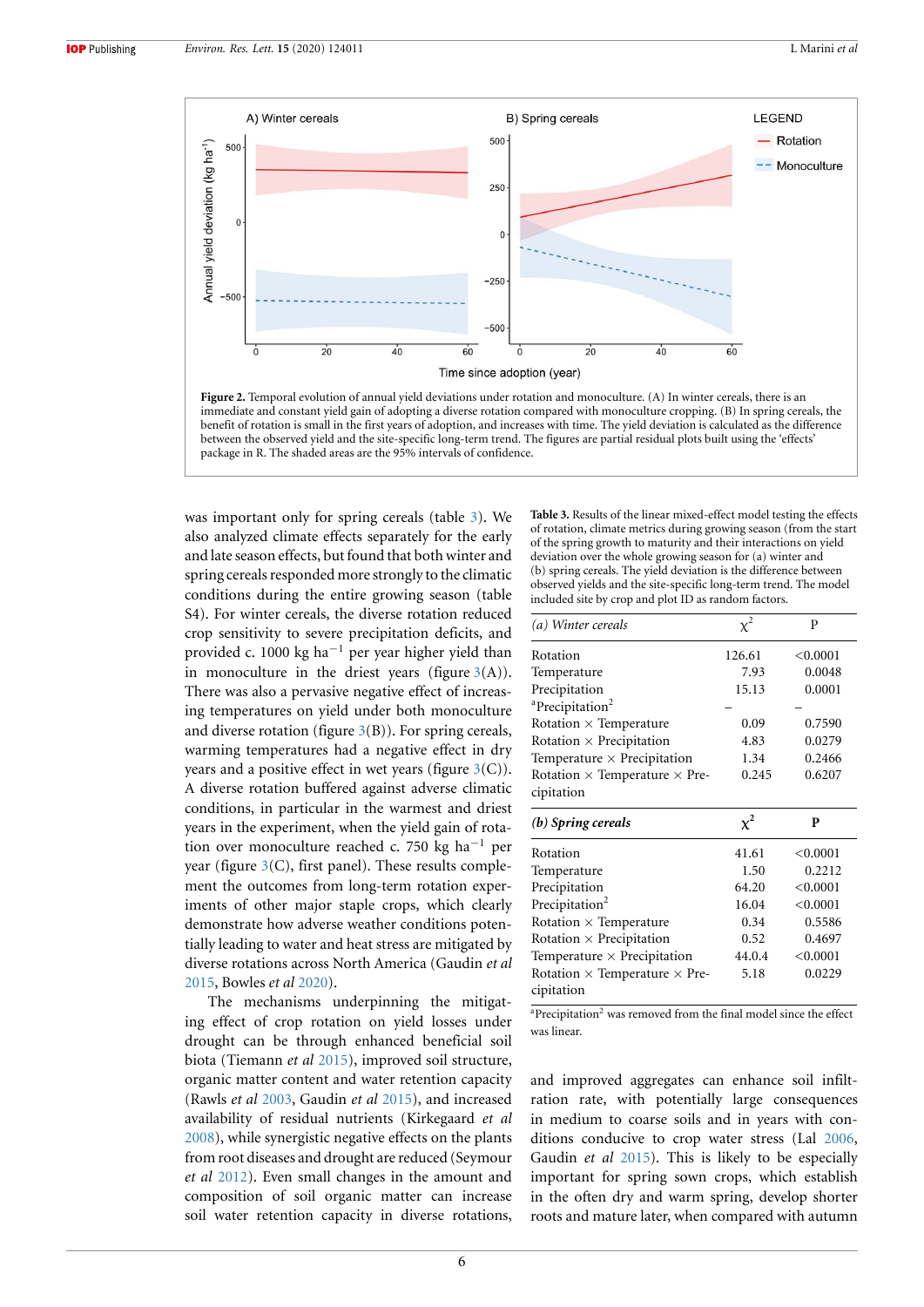<span id="page-7-0"></span>

sown crops, which establish in the moister and cooler conditions of the autumn (Reckling *et al* [2018](#page-9-32)). Hence, improved water retention capacity and nutrient cycling are expected to be more relevant for spring- than autumn-sown crops, and are particularly needed near the soils surface when roots are still shallow.

## **4. Conclusions**

Diverse rotations reduced cereal annual yield losses in years with high temperatures and scant precipitations by c. 1000 kg ha*−*<sup>1</sup> . After the experiments were started, winter cereals quite immediately yielded more in diverse rotation and kept that surplus constant over time. The spring cereal yield gain in diverse rotations increased steadily over time attaining a yearly benefit of 500 kg ha*−*<sup>1</sup> after 50–60 years with no sign of plateauing. Crop rotation appears to be a promising measure for sustainable intensification of temperate cereal systems under a changing climate. Without effective adaptation measures, the projected climate changes can cause large drops in cereal yield under medium to high emissions scenarios (Lobell

*et al* [2008](#page-9-8), Jaggard *et al* [2010](#page-8-0), Liang *et al* [2017\)](#page-9-33). We show that diversifying crop production at the field scale by adding crop species to the rotation needs to be incorporated in the set of adaptation measures for farmers to adopt. The benefits of growing a diversity of crops are supported by recent advances in plant sciences, showing consistent evidence that increased plant diversity enhances biomass production and stability across different spatial scales (Gaudin *et al* [2015](#page-8-9), Angus *et al* [2015](#page-8-12), Isbell *et al* [2017](#page-8-21), Renard and Tilman [2019](#page-9-16), Bowles *et al* [2020\)](#page-8-10).

Although the yield gains and the insurance rendered by growing a portfolio of crop species can improve farm profitability (Davis *et al* [2012](#page-8-22)), the local production of a larger number of crops would also require major transformations. Investments into knowledge (Kleijn *et al* [2019\)](#page-8-23), supportive technologies and inputs, and infrastructure for processing and distribution will be needed for a larger number of crop species. Importantly, a shift of policies and subsidies that support widespread adoption of diversification rather than specialization are needed to provide farmers with the means and opportunities to diversify (van der Ploeg *et al* [2019](#page-9-34)).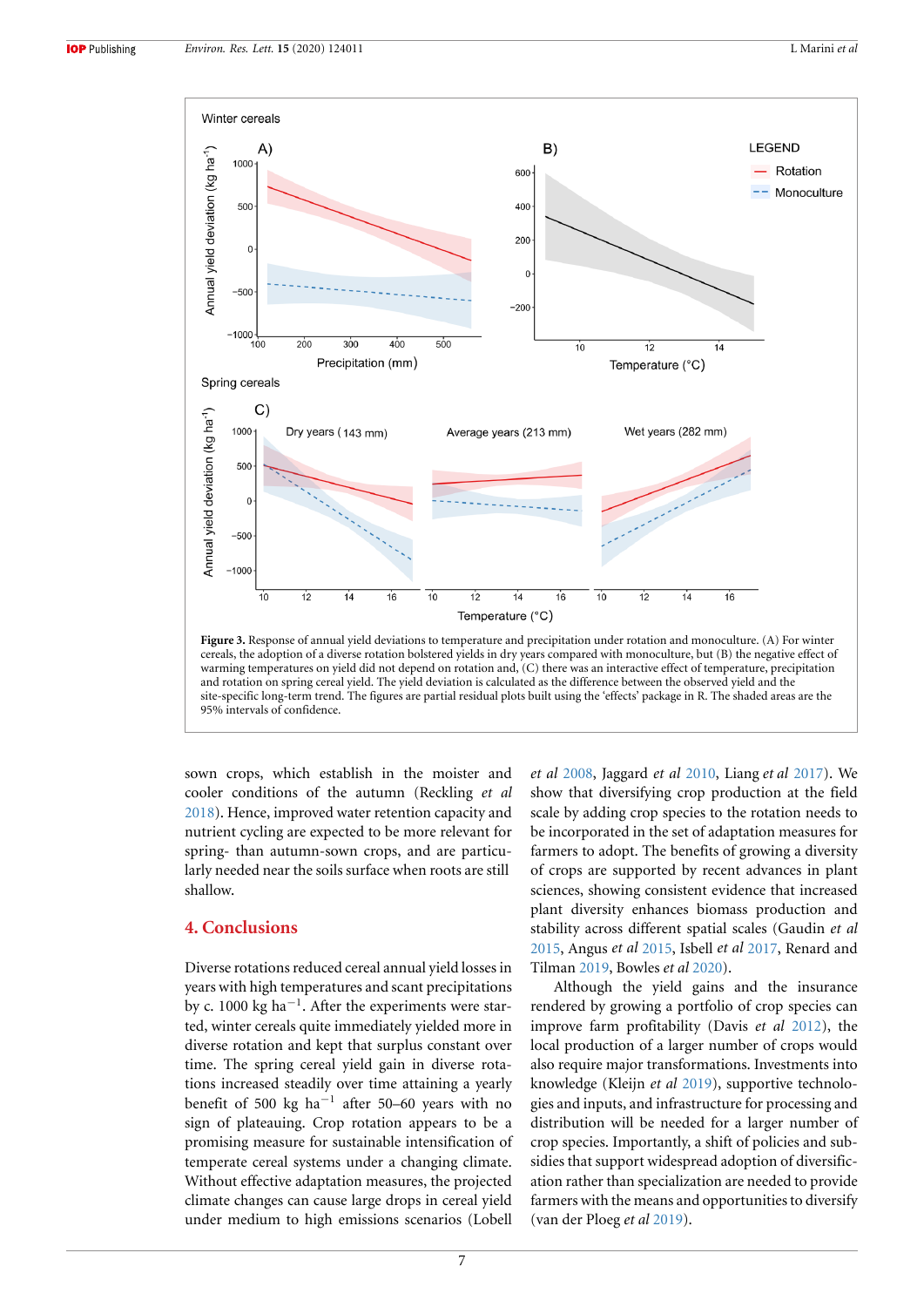## **Acknowledgments**

We thank Kerstin Huss-Danell for providing data from Öjebyn, Röbäcksdalen and Ås. We thank Aimee Classen (University of Vermont, USA), Matt Liebman (Iowa State University, USA) and Christine Watson (SRUC, UK) for constructive criticism. The Swedish long-term experiments were funded by the SLU Faculty of Natural Resources and Agricultural Sciences, and the Swedish Infrastructure for Ecosystem Science (SITES) for Röbäcksdalen. The Brody/Poznań University of Life Sciences long-term experiments were funded by the Polish Ministry of Science and Higher Education. L M and R B acknowledges funding from the EU 7th framework programme to the project LIBERATION (331781). G V and R B acknowledge funding from the Swedish Research Council for Sustainable Development FORMAS (Grant No. 2018-02872). G V acknowledges also partial support by the Swedish Research Council Vetenskapsrådet (Grant No. 2016-04910).

## **Authors contributions**

L M conceived the study; G B, A Bl, A Be, K H-D, F M, I M-J and Z S maintained the long-term experiments and provided the yield data. A S-M collated the yield dataset. G V compiled the meteorological data and computed crop phenology; L M analyzed the data; L M, A S-M, G V and R B interpreted the results and led the writing. All authors contributed to the drafting of the manuscript.

## **Competing financial interests**

The authors declare no competing financial interests.

## **Data availability statement**

The data that support the findings of this study are available upon reasonable request from the authors.

## **ORCID iDs**

Lorenzo Marini · [https://orcid.org/0000-0001-](https://orcid.org/0000-0001-7429-7685) [7429-7685](https://orcid.org/0000-0001-7429-7685)

Audrey St-Martin  $\bullet$  [https://orcid.org/0000-0002-](https://orcid.org/0000-0002-4957-1803) [4957-1803](https://orcid.org/0000-0002-4957-1803)

Giulia Vico · [https://orcid.org/0000-0002-7849-](https://orcid.org/0000-0002-7849-2653) [2653](https://orcid.org/0000-0002-7849-2653)

Zuzanna Sawinska · [https://orcid.org/0000-0002-](https://orcid.org/0000-0002-7030-3221) [7030-3221](https://orcid.org/0000-0002-7030-3221)

Riccardo Bommarco · [https://orcid.org/0000-0001-](https://orcid.org/0000-0001-8888-0476) [8888-0476](https://orcid.org/0000-0001-8888-0476)

## **References**

<span id="page-8-15"></span>Alqudah A M and Schnurbusch T 2014 Awn primordium to tipping is the most decisive developmental phase for spikelet survival in barley *Funct. Plant Biol.* **[41](https://doi.org/10.1071/FP13248)** [424–36](https://doi.org/10.1071/FP13248)

- <span id="page-8-12"></span>Angus J F, Kirkegaard J A, Hunt J R, Ryan M H, Ohlander L and Peoples M B 2015 Break crops and rotations for wheat *Crop Pasture Sci.* **[66](https://doi.org/10.1071/CP14252)** [523–52](https://doi.org/10.1071/CP14252)
- <span id="page-8-5"></span>Asseng S *et al* 2015 Rising temperatures reduce global wheat production *Nat. Clim. Change* **[5](https://doi.org/10.1038/nclimate2470)** [143–7](https://doi.org/10.1038/nclimate2470)
- <span id="page-8-1"></span>Asseng S, Cammarano D, Basso B, Chung U, Alderman P D, Sonder K, Reynolds M and Lobell D B 2017 Hot spots of wheat yield decline with rising temperatures *Glob. Change Biol.* **[23](https://doi.org/10.1111/gcb.13530)** [2464–72](https://doi.org/10.1111/gcb.13530)
- <span id="page-8-17"></span>Bakker P A H M, Pieterse C M J, de Jonge R and Berendsen R L 2018 The soil-borne legacy *Cell* **[172](https://doi.org/10.1016/j.cell.2018.02.024)** [1178–80](https://doi.org/10.1016/j.cell.2018.02.024)
- <span id="page-8-11"></span>Bennett A J, Bending G D, Chandler D, Hilton S and Mills P 2012 Meeting the demand for crop production: the challenge of yield decline in crops grown in short rotations *Biol. Rev.* **[87](https://doi.org/10.1111/j.1469-185X.2011.00184.x)** [52–71](https://doi.org/10.1111/j.1469-185X.2011.00184.x)
- <span id="page-8-16"></span>Blecharczyk A, Sawinska Z, Małecka I, Sparks T H and Tryjanowski P 2016 The phenology of winter rye in Poland: an analysis of long-term experimental data *Int. J. Biometeorol.* **[60](https://doi.org/10.1007/s00484-015-1127-2)** [1341–6](https://doi.org/10.1007/s00484-015-1127-2)
- <span id="page-8-10"></span>Bowles T M *et al* 2020 Long-term evidence shows that crop-rotation diversification increases agricultural resilience to adverse growing conditions in North America *One Earth* **[2](https://doi.org/10.1016/j.oneear.2020.02.007)** [284–93](https://doi.org/10.1016/j.oneear.2020.02.007)
- <span id="page-8-4"></span>Brisson N, Gate P, Gouache D, Charmet G, Oury F X and Huard F 2010 Why are wheat yields stagnating in Europe? A comprehensive data analysis for France *F. Crop. Res.* **[119](https://doi.org/10.1016/j.fcr.2010.07.012)** [201–12](https://doi.org/10.1016/j.fcr.2010.07.012)
- <span id="page-8-19"></span>Challinor A J, Watson J, Lobell D B, Howden S M, Smith D R and Chhetri N 2014 A meta-analysis of crop yield under climate change and adaptation *Nat. Clim. Change* **[4](https://doi.org/10.1038/nclimate2153)** [287–91](https://doi.org/10.1038/nclimate2153)
- <span id="page-8-3"></span>Cottrell R S *et al* 2019 Food production shocks across land and sea *Nat. Sustain.* **[2](https://doi.org/10.1038/s41893-018-0210-1)** [130–7](https://doi.org/10.1038/s41893-018-0210-1)
- <span id="page-8-22"></span>Davis A S, Hill J D, Chase C A, Johanns A M and Liebman M 2012 Increasing cropping system diversity balancesproductivity, profitability and environmental health *PloS One* **[7](https://doi.org/10.1371/journal.pone.0047149)** [e47149](https://doi.org/10.1371/journal.pone.0047149)
- <span id="page-8-7"></span>Deryng D, Sacks W J, Barford C C and Ramankutty N 2011 Simulating the effects of climate and agricultural management practices on global crop yield *Glob. Biogeochem. Cycles* **[25](https://doi.org/10.1029/2009GB003765)** [GB2006](https://doi.org/10.1029/2009GB003765)
- <span id="page-8-2"></span>Gammans M, Mérel P and Ortiz-Bobea A 2017 Negative impacts of climate change on cereal yields: statistical evidence from France *Environ. Res. Lett.* **[12](https://doi.org/10.1088/1748-9326/aa6b0c)** [054007](https://doi.org/10.1088/1748-9326/aa6b0c)
- <span id="page-8-9"></span>Gaudin A C M, Tolhurst T N, Ker A P, Janovicek K, Tortora C, Martin R C and Deen W 2015 Increasing crop diversity mitigates weather variations and improves yield stability *PloS One* **[10](https://doi.org/10.1371/journal.pone.0113261)** [e0113261](https://doi.org/10.1371/journal.pone.0113261)
- <span id="page-8-6"></span>Godfray H C J, Beddington J R, Crute I R, Haddad L, Lawrence D, Muir J F, Pretty J, Robinson S, Thomas S M and Toulmin C 2010 Food security: the challenge of feeding 9 billion people *Science* **[327](https://doi.org/10.1126/science.1185383)** [812–8](https://doi.org/10.1126/science.1185383)
- <span id="page-8-18"></span>Heinen R, Hannula S E, De Long J R, Huberty M, Jongen R, Kielak A, Steinauer K, Zhu F and Bezemer T M 2020 Plant community composition steers grassland vegetation via soil legacy effects *Ecol. Lett.* **[23](https://doi.org/10.1111/ele.13497)** [973–82](https://doi.org/10.1111/ele.13497)
- <span id="page-8-8"></span>Himanen S J, Ketoja E, Hakala K, Rötter R P, Salo T and Kahiluoto H 2013 Cultivar diversity has great potential to increase yield of feed barley *Agron. Sustain. Dev.* **[33](https://doi.org/10.1007/s13593-012-0120-y)** [519–30](https://doi.org/10.1007/s13593-012-0120-y)
- <span id="page-8-13"></span>Howden S M, Soussana J-F, Tubiello F N, Chhetri N, Dunlop M and Meinke H 2007 Adapting agriculture to climate change *Proc. Natl Acad. Sci. USA* **[104](https://doi.org/10.1073/pnas.0701890104)** [19691–6](https://doi.org/10.1073/pnas.0701890104)
- <span id="page-8-21"></span>Isbell F *et al* 2017 Benefits of increasing plant diversity in sustainable agroecosystems *J. Ecol.* **[105](https://doi.org/10.1111/1365-2745.12789)** [871–9](https://doi.org/10.1111/1365-2745.12789)
- <span id="page-8-0"></span>Jaggard K W, Qi A and Ober E S 2010 Possible changes to arable crop yields by 2050 *Philos. Trans. R. Soc.* B **[365](https://doi.org/10.1098/rstb.2010.0153)** [2835–51](https://doi.org/10.1098/rstb.2010.0153)
- <span id="page-8-14"></span>Juskiw P E, Jame Y-W and Kryzanowski L 2001 Phenological development of spring barley in a short-season growing area *Agron. J.* **[93](https://doi.org/10.2134/agronj2001.932370x)** [370](https://doi.org/10.2134/agronj2001.932370x)
- <span id="page-8-20"></span>Kirkegaard J, Christen O, Krupinsky J and Layzell D 2008 Break crop benefits in temperate wheat production *F. Crop. Res.* **[107](https://doi.org/10.1016/j.fcr.2008.02.010)** [185–95](https://doi.org/10.1016/j.fcr.2008.02.010)
- <span id="page-8-23"></span>Kleijn D, Bommarco R, Fijen T P M, Garibaldi L A, Potts S G and van der Putten W H 2019 Ecological intensification: bridging the gap between science and practice *Trends Ecol. Evol.* **[34](https://doi.org/10.1016/j.tree.2018.11.002)** [154–66](https://doi.org/10.1016/j.tree.2018.11.002)